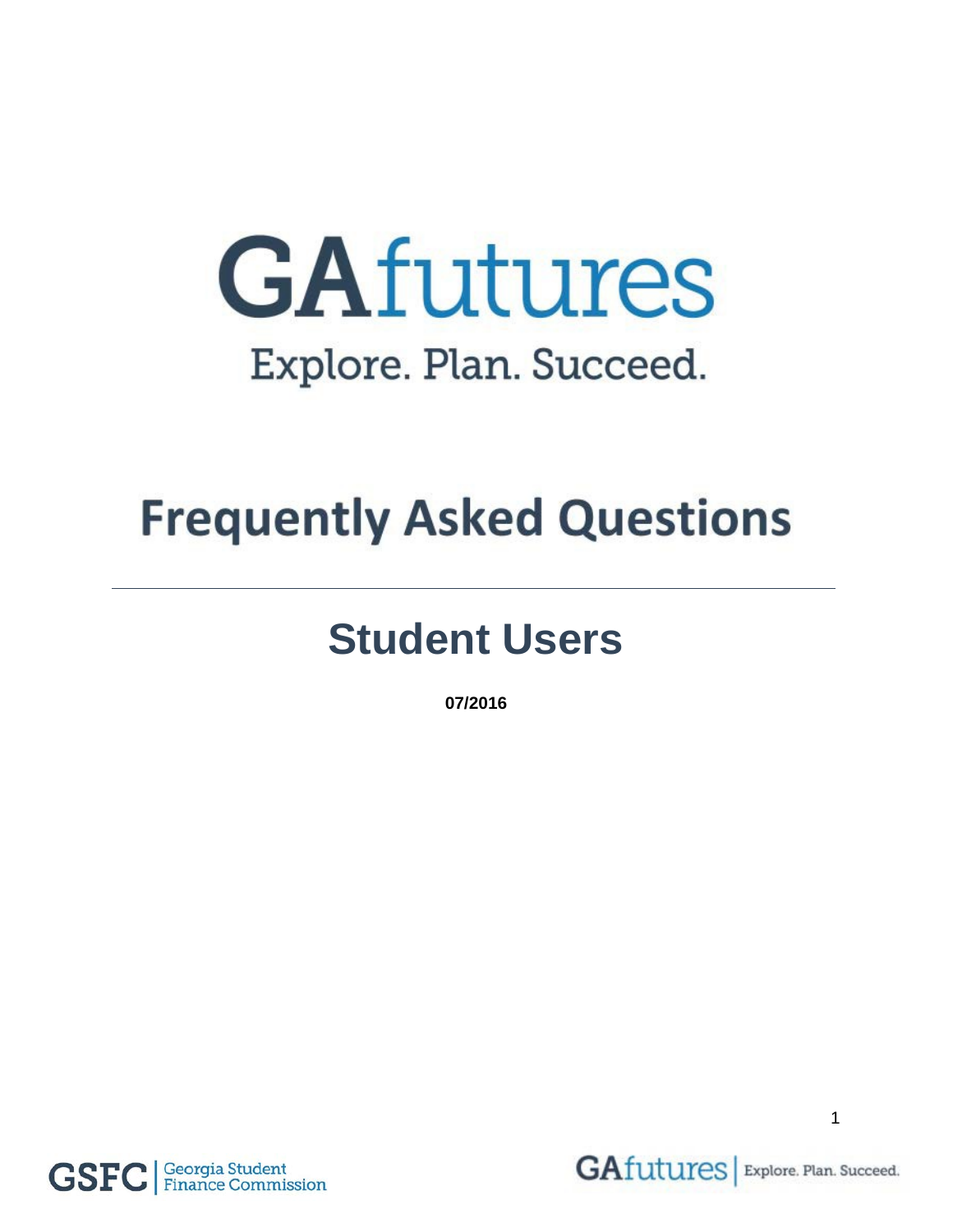#### **Table of Contents**



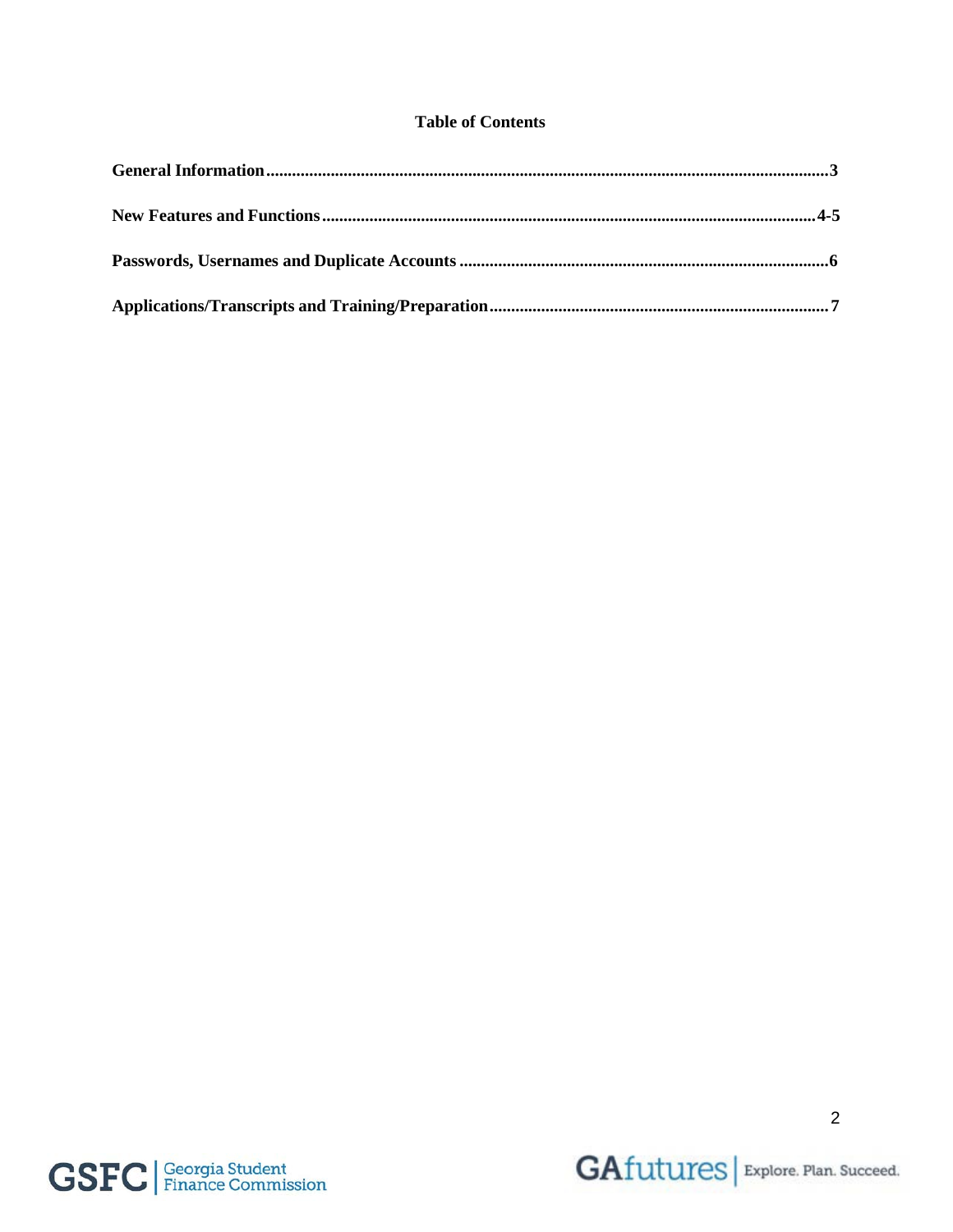## **GENERAL INFORMATION**

#### <span id="page-2-0"></span>**What is the name of the new website?**

**GAfutures.org** - The website should be referred to as **GAfutures** with the letters "G" and "A" pronounced as letters not as "Georgia." **GAfutures** will replace GAcollege411.

#### **What type of browser should be utilized in accessing the GAfutures.org website?**

Internet Explorer, Google Chrome, Firefox, and Safari are compatible. Attempting to access **GAfutures** through other browsers may cause compatibility issues.

#### **Will student account information transfer to GAfutures?**

*Student profiles* from GAcollege411 *(active within the last two years) will automatically* transfer to **GAfutures**. Most users will be able to sign in with their *existing* GAcollege411 account credentials, some users however have a username that contains prohibited special characters and will have to modify their username before signing in the first time. See page 6 of this document for further direction. Be advised that non-profile information (portfolio data) willnot transfer to the new site.

#### **If a student had multiple accounts, will all their information migrate to GAfutures.org?**

Student profiles *will* migrate. If a student has multiple accounts, he/she needs to sign in with the account that contains their **most current information**. If they cannot remember their sign in information, the student can use the easy *Forgot Username* and *Forgot Password* functionality on the site.

#### **Will the services provided on GAfutures be free like on GAcollege411.org?**

*Yes*. GAfutures and all of the services it provides will be free. There will be tools for career exploration, planning and applying to college, and information on how to pay for college

#### **Can two or more accounts share the same email address?**

*Yes.* The username must be unique, but the email address does not have to be unique. It is common for parents to use their own email address for their account as well as for the account of their younger children.

.

3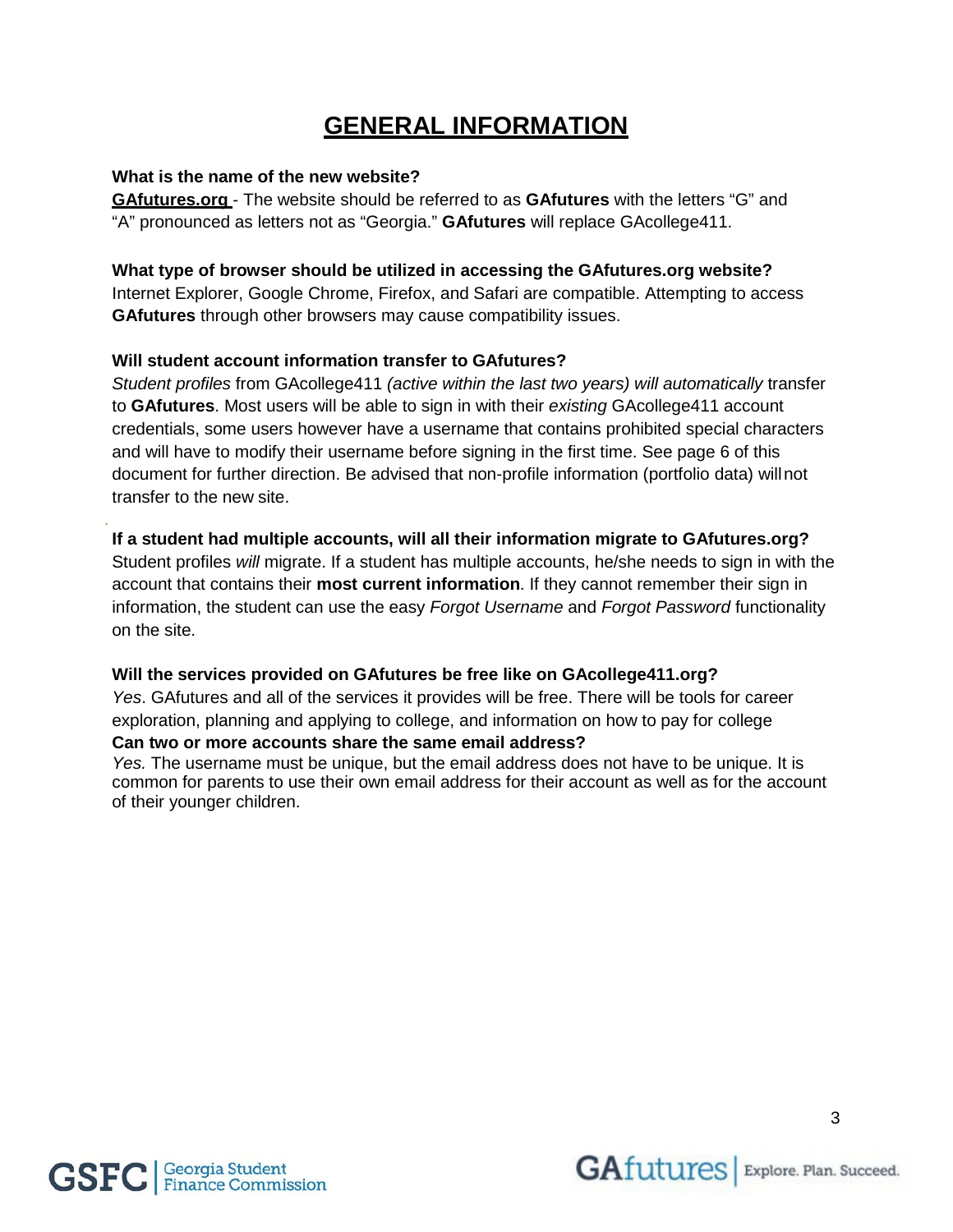## **NEW FEATURES AND FUNCTIONS**

#### <span id="page-3-0"></span>**What are some of the new features and functions available on GAfutures?**

- **GAfutures** has a fresh new look with a more engaging, user-friendly experience. **GAfutures** is well-organized and allows users to find relevant, up-to-date information quickly and easily.
- The *Create an Account* process has been streamlined with a more user-friendly design. The five screen process from GAcollege411 has been condensed to one screen and has fewer required fields making account creation quicker, easier and faster.
- Usernames can be retrieved and passwords reset by the individual user in real time using the new *Forgot Username* and/or *Forgot Password* functions.
- Users can now provide a secondary email address to retrieve their username and/or reset their password.
- Security questions are unique to different age groups to make them easier for users to remember.
- New account sharing function allows parents and legal guardians to view their student's account. It is easy and secure.
- The search function is more advanced, easier to use and is powered by Google.
- In addition to the advanced search functions, an easy-to-use *Site Map* is available. It will aid as another option to help users navigate the website and find specific information.
- The content is professionally written for its respective audiences, search engine optimized, and meets required state and national education standards.
- For students and other site users, *My GAfutures* is the centralized location for messages, reviewing HOPE GPA, and managing their account profile. *My Transcript* allows high school students to request their transcripts be sent to designated postsecondary institutions.

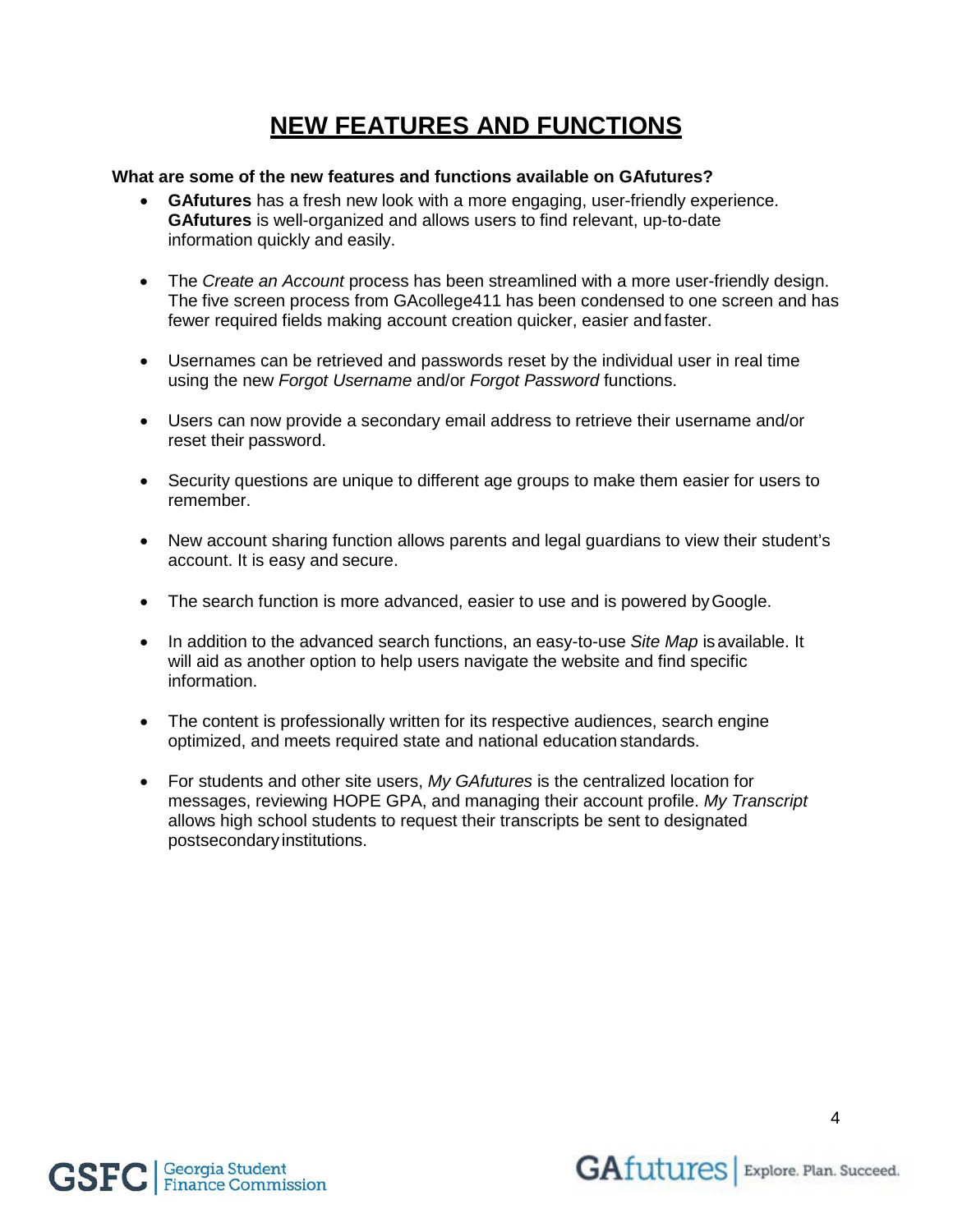### <span id="page-4-0"></span>**PASSWORDS, USERNAMES AND DUPLICATE ACCOUNTS**

#### **First time sign in experience for site visitors with a GAcollege411 account**

When you sign in for the *first time* with your GAcollege411 username you will be prompted to answer some questions about your account. This is an important security step.

If your GAcollege411 profile doesn't contain sufficient data for us to present these questions to you, you will be prompted to contact us.

**After answering your questions correctly, you'll change your account password, add security questions and any other required data that was missing in your former GAcollege411 account. That's the last step. Again, this only happens upon your** *first time* **with your GAcollege411 username**

#### **What if a student forgets their username and/or password?**

For convenience, **GAfutures** has a *Forgot Username* and a *Forgot Password* function on the sign in page.

Passwords can be reset by one of the following methods:

- Use Forgot Password
- Email
- Answer previously chosen security questions
- Contact designated staff (counselors and teachers) an email with login assistance will be emailed to the email designated in student's profile.
- Contact GSFC

Usernames can be retrieved by one of the following methods:

- Use Forgot Username
- Email
- Contact a designated staff member with an administrative account (counselors, teachers) – look-up student username
- Contact GSFC

#### **Note: For security reasons, viewing, retrieving or printing existing passwords is prohibited.**

5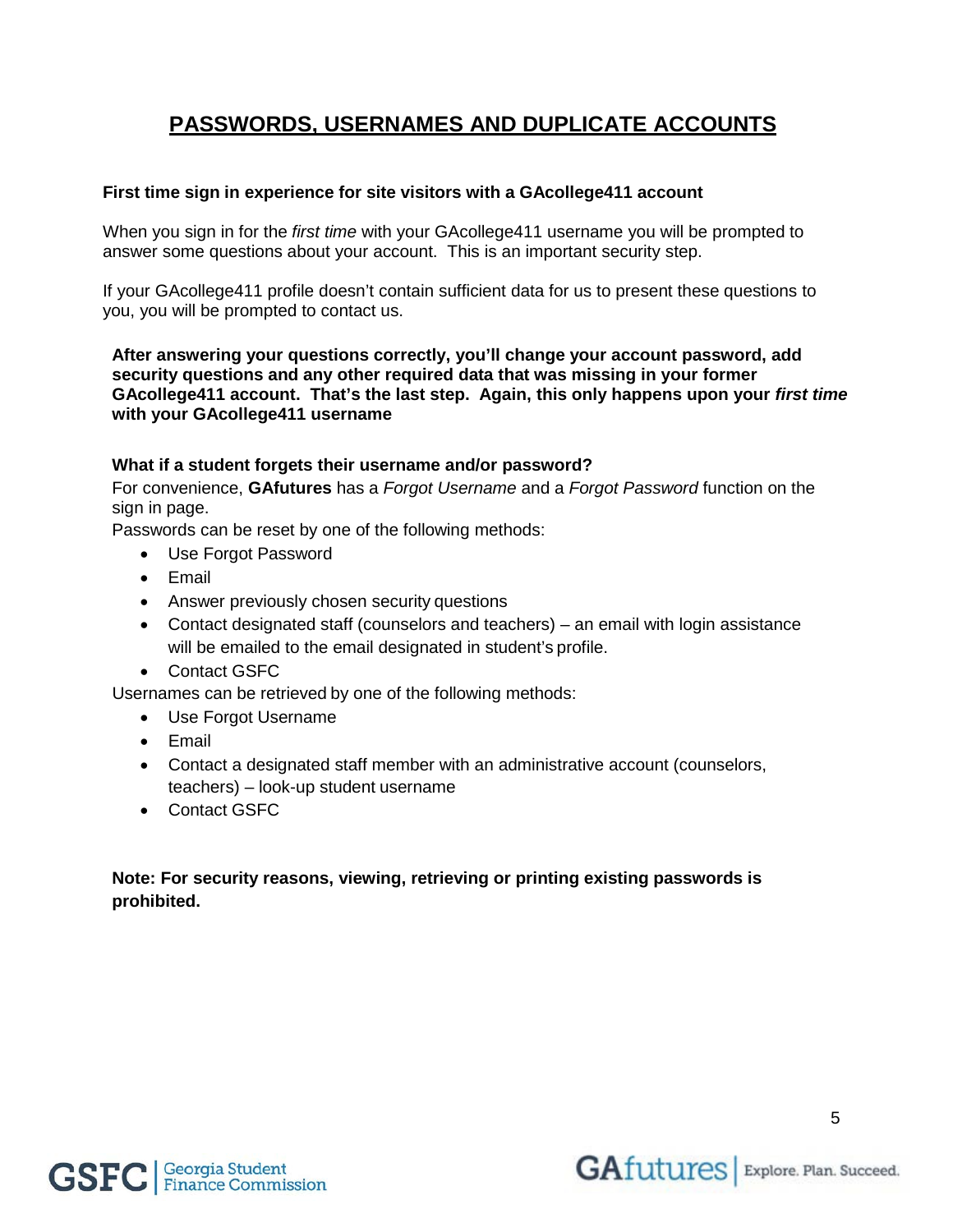## **Does your GAcollege411 username contain special characters?**

For your security, certain special characters in GAcollege411 usernames have been replaced with "safe" characters.

Special characters are things like ";" or "&" in your username. To see if your GAcollege411 username is impacted, refer to our chart below. If your GAcollege411 username contains any special character in the *left-hand column*, replace it with what is indicated in the *right-hand column*. Note that you must use the *same lowercase* replacements as indicated in the right-hand "Replace With This" column.

| <b>Special Character</b> | <b>Name of Special Character</b> | <b>Replace With This</b> |
|--------------------------|----------------------------------|--------------------------|
|                          | Single quote                     | 1a                       |
|                          | Semicolon                        | 2 <sub>b</sub>           |
|                          | Comma                            | 3 <sub>b</sub>           |
| &                        | Ampersand                        | 4d                       |
| $\epsilon$               | Double quotes                    | 5e                       |
|                          | Apostrophe                       | 6f                       |
|                          | Dash                             | 7g                       |
| (space)                  | Any blank space                  | 8h                       |
|                          | Slash                            | 9i                       |
|                          | Back slash                       | 0i                       |

Examples:

GAcolllege411 username TinaO**'**Malley6 will be TinaO**1a**Malley6 in **GAfutures**. GAcolllege411 username Sandy**&**Greg**/**88 will be Sandy**4d**Greg**9i**88 in **GAfutures**.

## **Is my GAcollege411 username a duplicate of someone else's username?**

There is the possibility that your username doesn't work because it is an exact duplicate of someone else's username. If you think this is the case, here's what to do:

- 1. Follow the special character replacement steps (above) if your GAcollege411 account had special characters in it.
- 2. Add an underscore "\_" at the end of your GAcollege411 account followed by the first letter of your last name (lowercase).

Examples:

Duplicate GAcolllege411 username TinaO1aMalley6 will be in TinaO1aMalley6**\_m** in GAfutures. Duplicate GAcolllege411 username JohnBarry6 will be in JohnBarry6**\_b** in GAfutures.



**GAfutures** | Explore. Plan. Succeed.